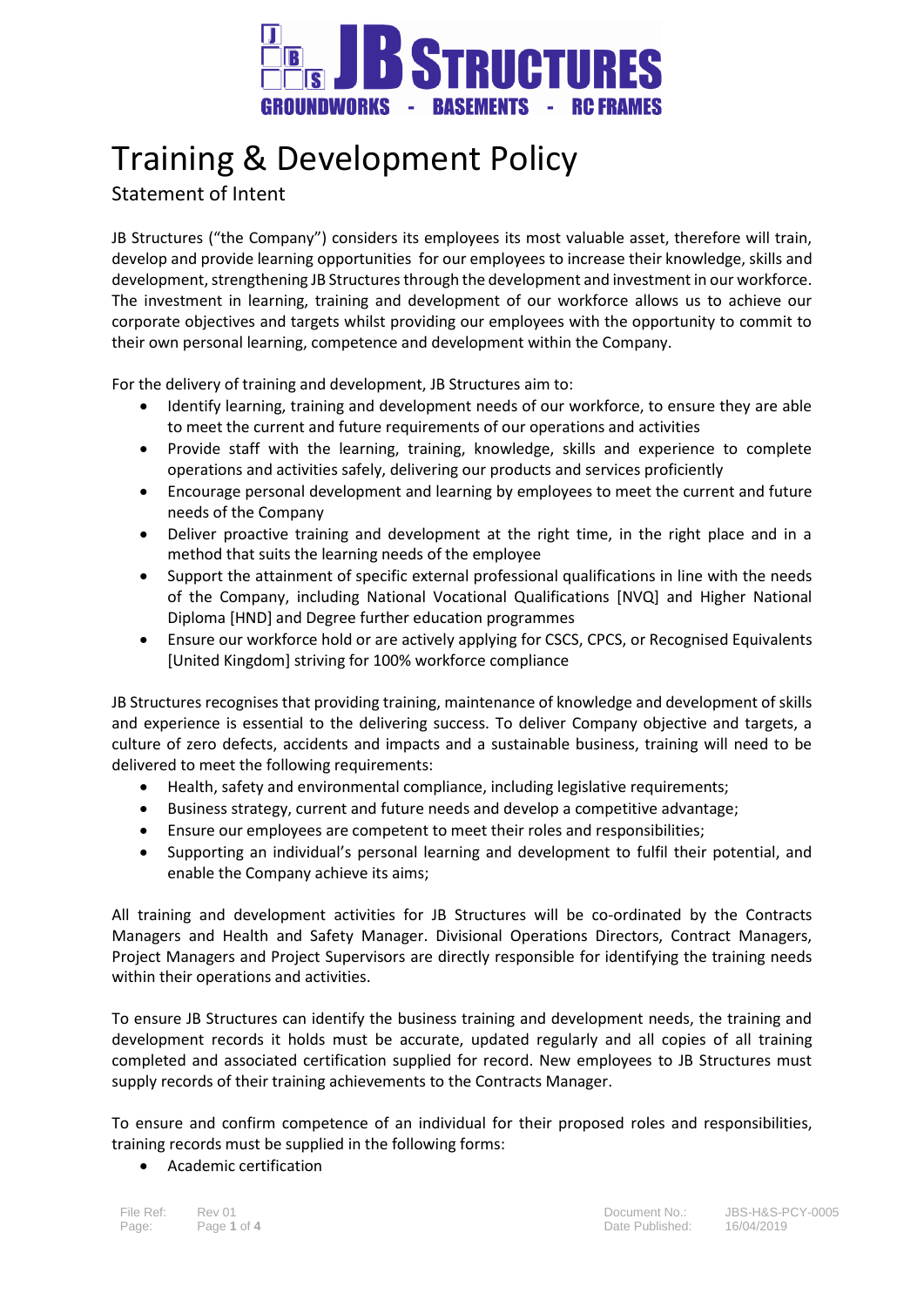

- Training certification
- CSCS, CPCS, CISRS cards or recognised equivalents
- Curriculum vitae and references [optional evidence confirming experience]; Competence will not be assumed; evidence or verification must be provided

Applications for training and development are co-ordinated via the HSEQ Department and managed by the Health and Safely Manager. This ensures training requirements are managed and co-ordinated, the business needs and training trends are identified, attendance and performance monitored, and training records are updated and held centrally on completion. To ensure all training is completed in line with business and Project needs.

The development of competence of an individual is an ongoing process taking in to account the experience in the job and acquiring skills, knowledge and training through lifelong learning. In some circumstances, there will be an obligation on employees to remain in the employment of JB Structures for a set period after training has been undertaken or refund the training costs in line with training cost agreement.

JB Structures has developed and maintain a 'Training and Skills Matrix', to providing the minimum competence requirements of an employee in line with their roles and responsibilities, assisting in the identification of the training and development needs of our employees. Through setting the minimum competency requirements of employees, provides the baseline training and development programme for employees developing towards a specified role.

For all employees, a review of an individual's competence will be completed and training needs identified through:

- Reviewing the existing qualifications and training attained by an individual. This will be reviewed in line with the competency requirements of their roles and responsibilities;
- Identification of any training needs through the review of training and development records of individuals against the JB Structures Training and Skills Matrix;
- Confirming the individual has at least a basic understanding of the risks involved in construction work. This could be confirmed if the individual has passed a CITB health and safety test or holds a CSCS, CPCS, CISRS card or recognised equivalent;
- Ensuring a CSCS, CPCS, CISRS card or recognised equivalent is held by the individual, as evidencing the individuals' competence within the recognised industry scheme. The card is issued should be specific to the operations being completed. This is a mandatory requirement for scaffolding and high risk occupations;
- For plant operators, an approved training competence card must be held [e.g. CPCS card] and must be specific to the item of plant to be operated [e.g. 360 Excavator]. New operatives must be monitored by a competent person to identify the ability level of the operative. This could include operating machinery in a controlled and segregated work area, completion of basic or low risk activities or close supervision by a competent person to ensure operational control is suitable and sufficient for the tasks employed;
- Reviewing an individual's task based knowledge through onsite supervision, monitoring and review. Through monitoring an operatives behaviors, methodology and work, a baseline view can be formed of the operatives capabilities and competence;
- Review and confirm the experience and working records to establish the individual is capable of doing the work;
- Confirm the individual recognises their own limitations, an appreciation of the risks involved in completing the works, the control measures required and an understanding of the safe systems of work;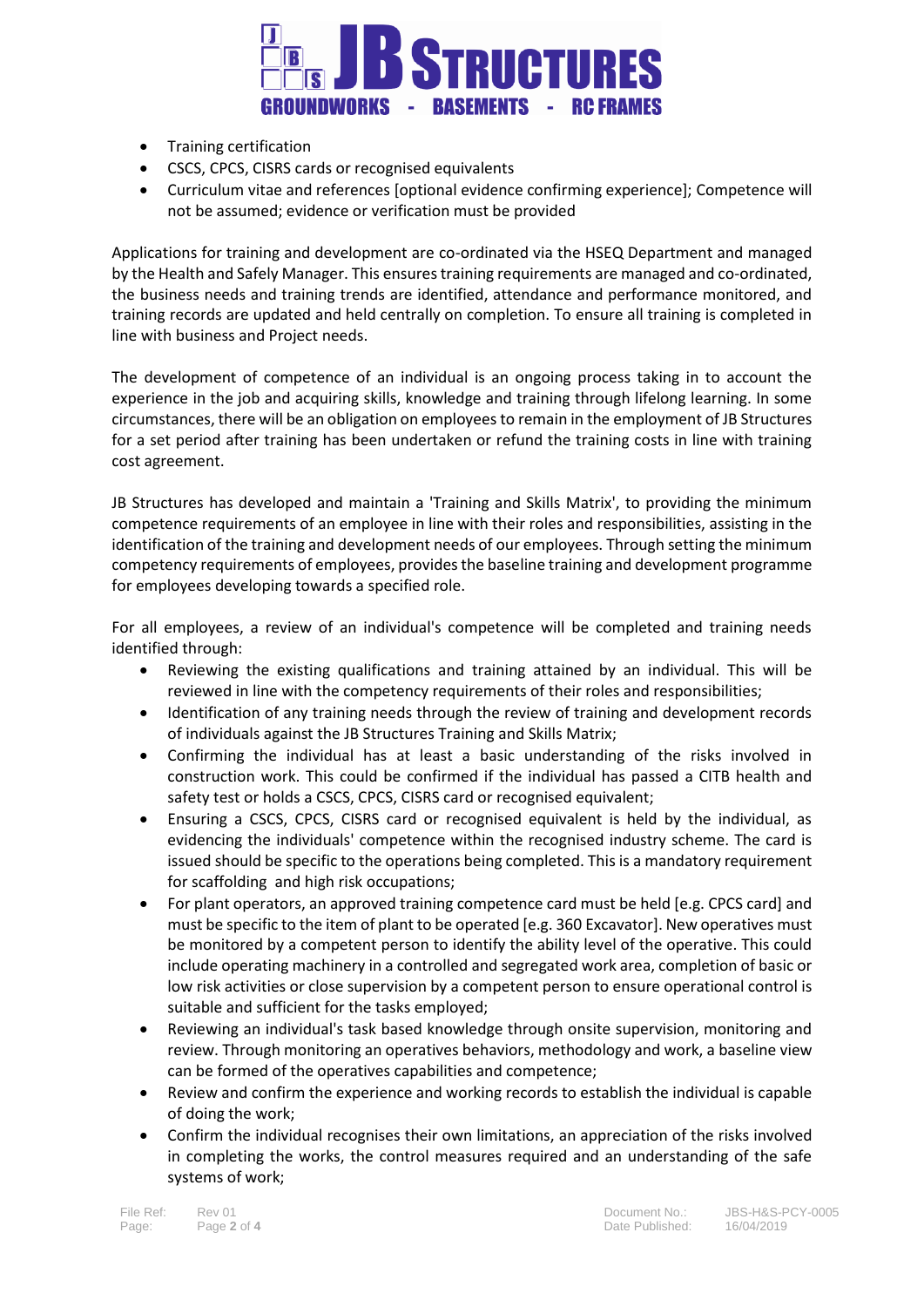

- Continual review of the quality and output of an individuals or groups work, to ensure the level of knowledge and skill remains relevant or appropriate to the task;
- Identify training and development needs through review of performance, communication and discussion to identify development opportunities and areas or progression and 'up skilling';
- Where Company procedures identify, perform yearly performance reviews and appraisals to identify learning opportunities.

To assist in the identification and management of the training and development of JB Structures employees, management and supervisory teams have a key role in the process and have roles and responsibilities to ensure those persons they employ, manage and supervise are competent, trained and developed to deliver the needs of the Project and Company. A summary of the roles and responsibilities are:

- The Senior Management Team will communicate to their operational teams that training and development of employee competence, knowledge, skills, experience and learning is of paramount importance to the JB Structures in achieving its business goals and objectives, compliance with current health and safety legislation and that their employees are an asset that should be managed and developed;
- Departmental and Project Management Teams are responsible for ensuring that individuals receive the necessary training and development to enable them to carry out the roles and responsibilities in a competent, effective and safe manner. Through delivery and review of their operations, identify individuals and assist individuals in providing opportunities to develop, learn and maximise their potential to the fullest extent;
- Management and Supervisory Teams will carry the fundamental responsibility for ensuring individuals hold the competence required to perform their role. This will include:
	- o Inducting individual employees into the team, their role and Project using the current induction protocol, as appropriate;
	- $\circ$  Assistance in the collation of relevant training records and evidence of employees, development and maintenance of Project training matrix for the Project workforce, including CSCS card details and supplying training records to the HSEQ Department for central collation of training records;
	- o Assessing individuals training and development needs in line with the Company Training and Skill Matrix, and where necessary identification and communication of training needs to the Group Training and Development Manager for action;
	- $\circ$  Ensuring time for training and development of employees is accommodated in the delivery of their operations;
	- o Develop themselves as managers and employees in the broader business context;
	- o Liaise with the HSEQ Manager, HSEQ Advisor to ensure clear channels of communication and management of training and development need of their operations.

Our employees have a key role in learning and development, and where training and development opportunities are provided, we request the following commitment from our employees:

- Supply and provide evidence of competence, training and development completed to ensure records of competence are maintained and representative;
- Maximises the opportunities available by attendance, participation and provide feedback in training and development
- initiatives and programmes;
- Seeks opportunities for personal development and learning;
- Share knowledge gained, demonstrate newly acquired knowledge, skills and attitudes in the workplace;